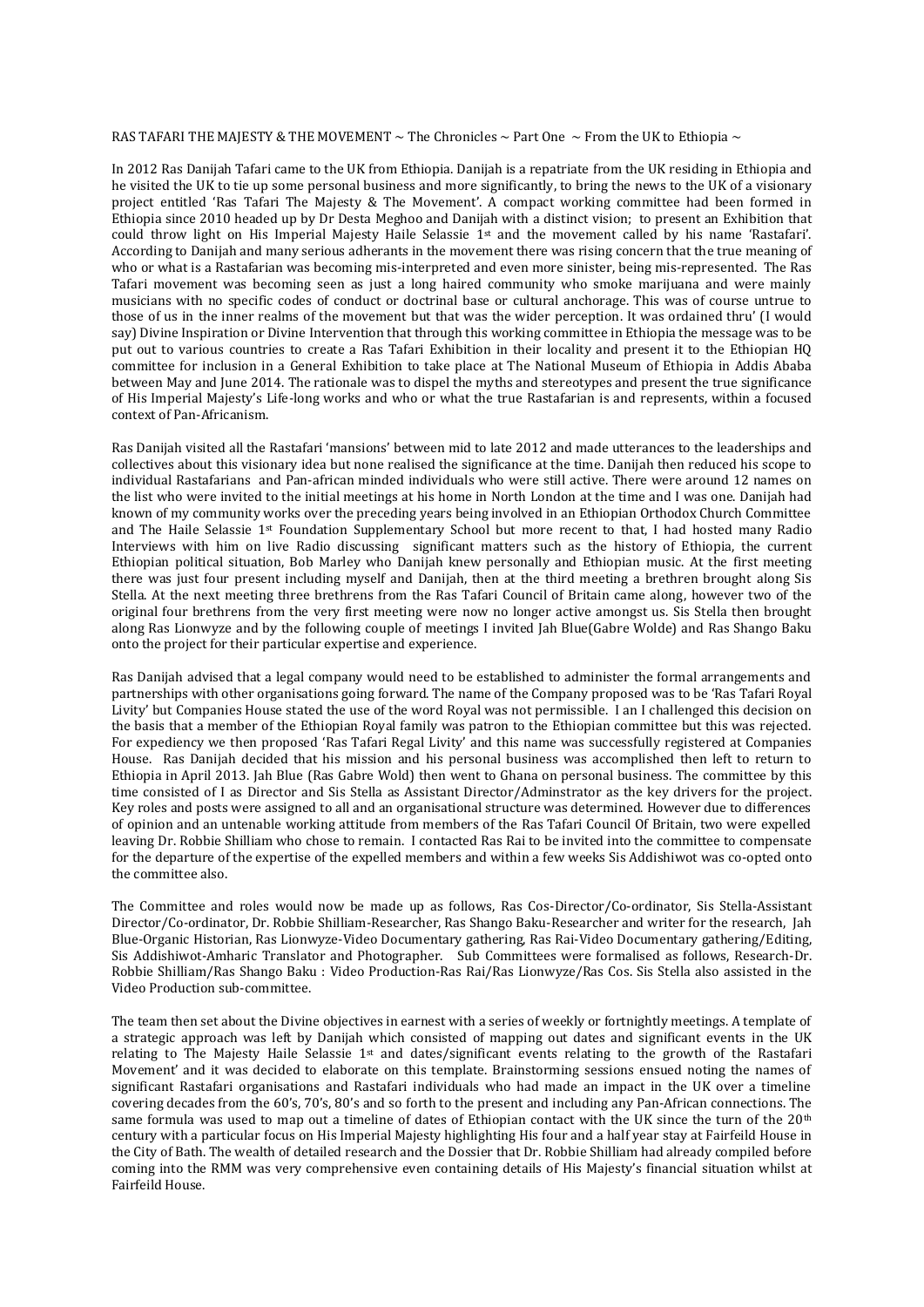It was agreed at this early stage that all the Rastafari 'mansions' in the UK were to be approached again and made aware of this project to seek their sanction at leadership level and secure potential involvement. The first organisation to respond to our 'call' was the National Nyahbinghi Council (NNC) London. Myself and Sis Stella attended a NNC general meeting and outlined the scope of the project. The chairperson Sis Asher moved a motion that the RMM should be made a standing agenda item and this was approved by all present. The leadership of the Twelve Tribes of Israel organisation were formally approached and they responded to decline any involvement. The EABIC were formally approached and they responded to advise that our invitation for their involvement would be forwarded to HQ in Jamaica, no reply was ever forthcoming. Various contacts to the Ethiopian Orthodox Church were available and secured positive responses in due course.

The research team made various visits, to the Kew Gardens archives, Black Cultural Archives and met with various organisations to solicit any historical information/facts that may be useful. The Production team set about prioritising and contacting key individuals to embark upon the video documentary gathering that would be compiled to form oral histories/testimonies. I had already began this work in my capacity of Radio Presenter at Majestic radio by interviewing and recording in Audio format the history of Ras Gabre Wold's involvement and activism in the Ras Tafari Movement since he came to the UK from Jamaica in the early sixties and up to the present time. The following Individuals/Organisations were successfully captured on video: Ras Brenton (Manager of The Ark Project Hackney), Errol Hines (community activist and actor), Joseph Ben-Nathan (The Anglo-Ethiopian Society (AES), Ras Seymour (EWF), Menelyk Shabbaz (Film Director), Sis Atronsa and daughter Sis Askale (Radio Presenter & Artist), Sis Zauditu & Sis Makeda (SBN 'Sick Be Nourished' Birmingham), Sis Bethshani (Mothers of Creation, Birmingham), Ras Maka (Pinnacle Centre Birmingham), Ras Tread (Nyahbinghi Priest Birmingham), Black Symbol (Birmingham Artist), Beenie Brown (Long time Birmingham Community Activist), Sis Esther Stanford-Xosei (Reparations Activist), Young Warrior (Sound System Owner & Son of Jah Shaka), Ras Iman Issachar (Roots Music Promoter), Nyanjah (Musician & Actor), Rev. Kes Springer (1st Caribbean Ethiopian Orthodox Church Priest)), Ras Clan (EOC Member), Herekuti (Musician and Radio Presenter formally known as Ras Cosmo), Members of Galaxy Radio management, Stephen Bell (Magdala Expert), Tony Massive (Roots music international Promoter) and various others. There were many other notable names identified to be contacted and remain on the committee's charts to be linked when mutual timing permits.

There was consistent Email interaction during the formative and developmental stage of the project with Dr Desta Meghoo and Ras Danijah in Ethiopia to define their expectations with regards to Exhibition format, technical specifications, presentation styles and timescales for delivery stages. Communications became tenuous at one stage around the content of our Exhibition panels but through diplomacy our team stood resolute that we must be in control of the content we were preparing. Committee member Sis Addishiwot had scheduled to make a visit to Ethiopia on personal business and she was asked to liase with Dr. Desta and Danijah during her stay and various phone calls ensued between Ethiopia and I to smooth the flow of communications and define expectations. Later on, a visit to Ethiopia by Sis Stella and Ras Lionwyze assisted further in securing a greater understanding of the general awareness on the ground of the planned exhibition and also the structure of the committee of our Ethiopia counterparts. General awareness at grass roots level seemed low at that point in time and Dr Desta and Danijah were the only perceived key drivers. However these reports that Sis Stella and Ras lionwyze gave to us upon their return to the UK did not deter our forward motion.

Over the forthcoming weeks, Ras Lionwyze accelerated his personal involvement with Music production and Promotion rarely attending committee meetings but working relations were left harmonious. The video production works and editing were now being managed by Ras Rai and I. Over-arching time-scales and sub-committee timelines were pro-actively managed to ensure that they were being met, with a particular focus on the research aspect. Research compilation, selection of chosen Exhibition specific information, preparation of exhibition panels content, identification of appropriate photo's for the panels, were all pulled together by Dr. Robbie and Ras Shango and brought to the wider committee for assessment, adjustments and final approval. Sis Stella and I visited a Display Company to explore the materials and costings for a professional type foamboard to be used for the Exhibition panels in readiness for the conclusion of the Research teams task.

Gabre Wolde had by now returned to the UK and was sporadically involved in the process. A complete board of Directors from among our committee members were assigned to the paperwork of 'Rastafari Regal Livity' in readiness for opening a formal bank account and for the signing of any formal agreement that would form the 'Memorandom of Understanding (MOU)' between the RMM (UK) and the RMM (ET) for the delivery of the UK component. The MOU was scrutinised and amended where appropriate to protect our contribution and the mutual relationship with our counterparts in Ethiopia. Ras Shango made a routine visit to Ghana in late 2013 on personal business but whilst there publicised the RMM(UK) and the impending Exhibition scheduled for May 2014 in Addis Ababa. By his return to the UK in February 2014 interest had began to swell with community members asking our committee about fare prices to Ethiopia. Enquiries were made with Ethiopian Airlines to see if they would offer any discounts for group bookings however they could not offer any attractive discounts and so we advised the community that they would have to make their individual enquires personally.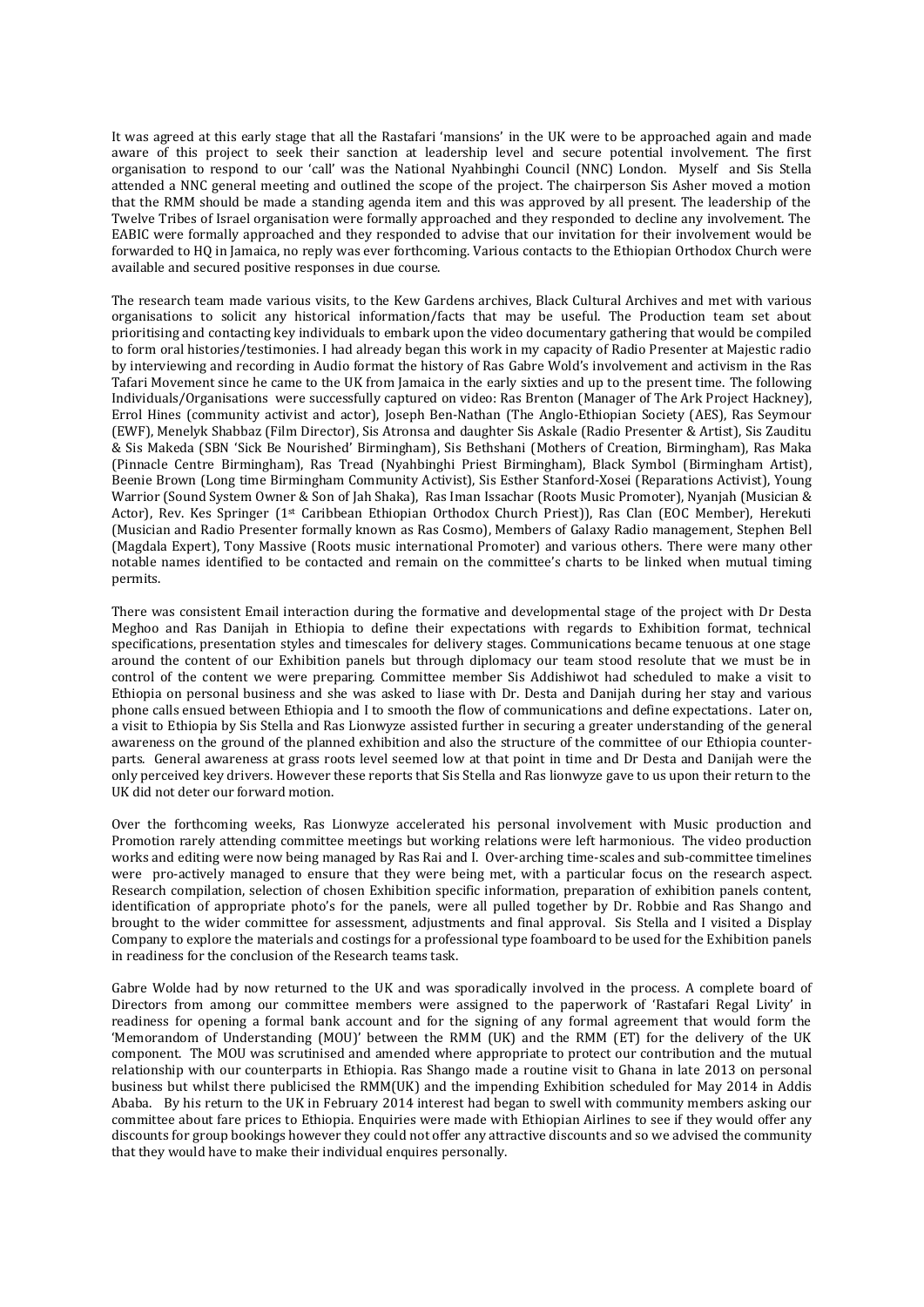We had all agreed that Shashamane must play a crucial part in our visit to Ethiopia for the Exhibition and so Sis Stella and Ras Shango were appointed to lead the arrangements and co-ordination for that aspect. Communications were exchanged between key individuals in Shashamane enquiring as to specific needs from certain ones that we could comfortably facilitate and also in relation to accommodation requirements for our committee members on their arrival. Based on personal schedules and commitments the RMM members arrived in Ethiopia on staggered dates with Ras Shango reaching first followed by Sis Stella who were pivotal in firming up various arrangements with Dr Desta on the ground. I arrived next followed by Dr. Robbie soon after and by 19th May the core team committee members were all in Addis Ababa. Ras Rai had arranged to travel with the 'Sick Be Nourished' members from Birmingham and arrived a day later.

Events on the Ground in Addis Ababa was hotting up. After booking into our various hotels/accommodation we met up with Sis Desta and visited the National Museum of Ethiopia to be introduced to various members of her team and to see for the first time the venue where this ground breaking Exhibition would be staged. The major pre Exhibition event to be staged building up to the Grand Exhibition Opening, was a Symposium where various aspects of Rastafari History, Progress and Livity would be discussed all guided by the Master of Ceremonies Dr. Jahlani from Jamaica. Many international Rastafari delegates had begun arriving in Ethiopia over the last few days and speakers from Jamaica, USA, UK, Benin, South Africa, the Caribbean and Italy were on the proposed lined up to deliver their reasonings. From our committee Dr. Robbie and Ras Shango had submitted papers for inclusion and would represent the Rastafari UK component on the platform. Ras Ra-i and myself set up the camera and voice recorder to capture the event as it unfolded for the ongoing archiving of the RMM's movements. Donisha Prendergast and Jahril were also filming and photographing in their professional capacities along with our own committee member photographer Sis Addishiwot who had by now arrived in Ethiopia having passed through Mexico.

The final run up to the grand opening was a complete whirlwind of activities with some crucial delays causing Sis Desta much anxiety but certain ones rallied around to strengthen her up and fortify her efforts. At one point it seemed that due to the difficulty in locating particular officials and key holders, Sis Desta was not going to secure the vestures and garments of His Imperial Majesty and Her Imperial Majesty for the Opening, however the official key holder eventually turned up and access to the protected rooms was secured. To my surprise a message was sent by Sis Desta asking for my presence of the opening of the secure room holding all the remaining personal Garments of His and Her Imperial Majesty along with certain chosen vestures, thrones, shields and prized possessions. This was a moment of precious blessing for I to assist Mama Desta, her husband Yerid and the other Ethiopian Officials and helpers to handle His and Her Majesty's personal garments, in preparation to bring them over to the Exhibition Hall at the other side of the building. These items were then carefully transported across to the Exhibition space and carefully and preciously mounted into their glass sided cabinets for display by Sis Desta, Ras Michael and I and with the assistance of various Ethiopian helpers. Egzierebere be Praised.

The final preparations were sped into place on the morning of the 21st May and the Grand Opening of the 'Ras Tafari The Majesty & The Movement' Exhibition became poised for marking its moment in History. The opening ceremony started with a chant from the Shashamane Youths leading into the formal speeches by Sis Desta and various dignitaries including the Ambassador from Jamaica.

A video clip of the opening ceremony has been compiled by Ras Rai and is available for viewing on this website.

## END OF PART ONE

## RAS TAFARI THE MAJESTY & THE MOVEMENT  $\sim$  The Chronicles  $\sim$  Part Two  $\sim$  The Shashamane Experience  $\sim$

With the elation and success of the Exhibition opening many went off to the local restaurants in the afternoon to replenish and exchange views and enjoy further stimulating cultural reasonings. For us as the RMM committee, within our celebrative atmosphere over the meal, the next phase was now coming into view. "All roads lead to Shashamane"

Transportation was arranged and co-ordinated by Sis Stella and Ras Shango. Preliminary enquiries and arrangements for our collective accommodation at the Rift Valley hotel in Shashamane were also previously made and these were now firmed up. On the morning of 26th May we were all packed and on the road. We had previously prepared a short programme of events for Shashamane that included three evenings of film screenings and reasonings to be held at the Ethiopian World Federation building and initial arrangements were sketched out through contact with Sis Ijahyna, Ras Joseph, Sis Wolette and Ras Kush based in Shashamane . It was within the scope of the original planning for the RMM Production sub-committee that we would capture video testimonies of ones who had successfully repatriated to Ethiopia with a focus on those who had come from the UK so as to epitomise a substitution of 'The Triangular Slave Trade' ie. From Africa to the Caribbean to the UK with a new 'Triangular Circuit Of Life' ie. from the Caribbean to the UK and the return to Africa. Names such as Ras Mweya, Ras Taggassa, Sis Wolete, Ras Hailu, Ras Kabinda and others were all identified as notable ones to capture a video recording of. As with all arrangements within the realms of Rastafari although plans were sketched out with some sort of framework, programme and timings, room was allowed in our thinking for the spirit of King Rastafari to bring things to fruition according to HIS Divine timing and will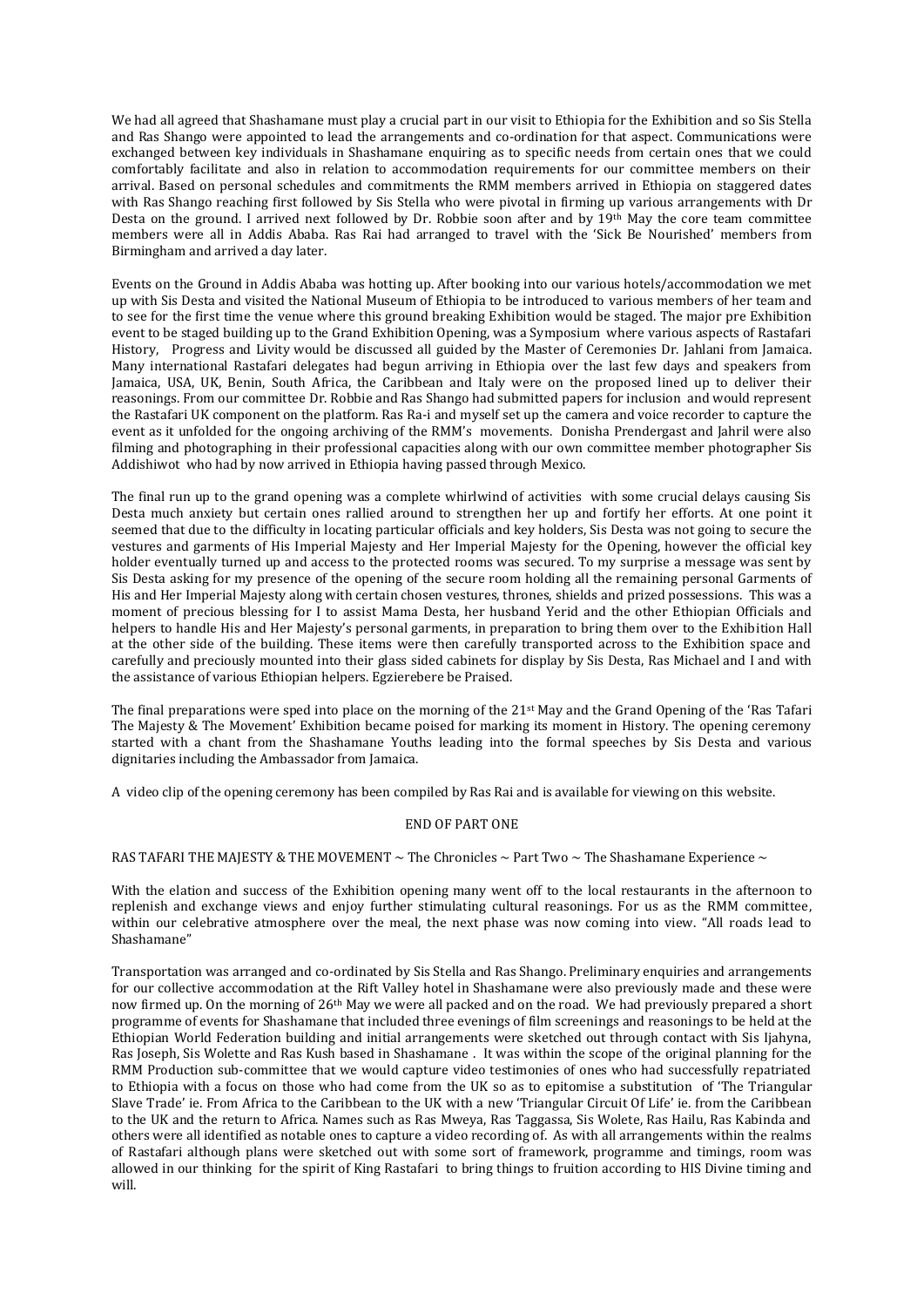Our journey to Shashamane was smooth with no major obstacles and on arrival at The Rift Valley Hotel the usual formalities of booking in and securing comfortable rooms took it's course. Later that day we made our first visit to The Nyabinghi Tabernacle and the welcome we received was most heart warming in particular from Ras Joseph who blessed our presence firstly with a Prayer and after introductions proceeded to prepare us all a wholesome meal. Various reasonings ensued whilst we awaited the meal and I mentioned to Ras Joseph that I had remembered his face from a couple of Jah Shaka dances in the UK I had went to where he was present around the control Tower. There was a very warm and hospitable atmosphere at The Tabernacle during our visit. We had brought some items for the local school in Shashamane consisting of books, pens and various other items including a Lap-top for use at the Tabernacle and so Sis Stella proceeded to offload these items in the Tabernacle Office.

Following the meal we made our way across to the Ethiopian World Federation(EWF) HQ building and was again warmly greeted by Ras Dawit at the gate and Ras Paul and Ras Kamba on entering the building, a little later Ras Rueben Kush arrived also. Introductions were exchanged and again various reasonings ensued, it turns out that Ras Paul had also been involved in Roots music over many years and was familiar with my released recordings. Arrangements were reasoned upon and finalised for our three afternoon/evenings of film showings as the EWF HQ had the appropriate equipment and the seating area to facilitate our requirements.

The next day was Day 1 of the arranged film screening and the chosen film was 'The First Rasta' transposed from the book by the French author Helena Lee. Day 2 was 'Footsteps Of The Emperor' Produced by Dr Shawn Sobers based in the UK and narrated by Benjamin Zephania and Day 3 'The Jamaican Book Liberator' Produced by Rastafari Regal Livity and narrated by Ras Seymour McLean. Footsteps of The Emperor was particularly inspiring for ones who had memories of visiting Fairfield House and who were involved in its preservation most notably Sis Wolete who had in fact acquired the writing desk that His Majesty had used whilst in Fairfield House and had presented it to Sis Desta for display in the Exhibition. There were many profound reasonings that ensued following the film showings over the three days including testimonies from Ras Kabinda, Ras Rueben Kush, Ras Mweya, Ras Taggassa, Donisha Prendergast, Ras Kamba, Ras Medhin, Sis Wolete, Ras Paul and local Ethiopian youths. Ras Kabinda's testimony of his trials and tribulations during the harsh early years of the 'Dread Act' in Dominica where he was formerly known as Desmond Trotter falsely framed for a killing and his campaign for release, was particularly intense and the atmosphere in the room was palpable. Sis Donisha Prendergast gave an impassioned plea regarding the preservation of the remaining land at 'Pinnacle' St Thomas, Jamaica.

In the days following, at the Lily of The Valley Hotel a satellite of the Ras Tafari The Majesty & The Movement Exhibition had been arranged and a round table Rastafari discussion had been organised to discuss matters of importance related to Rastafari progress to accompany the Exhibition. Myself, Dr. Robbie and Ras Rai had to return to Addis Ababa to prepare for our return to the UK, Ras Shango and Sis Stella stayed on.

### END OF PART TWO

# RAS TAFARI THE MAJESTY & THE MOVEMENT ~ The Chronicles ~ Part Three ~ From Ethiopia to Farfield House !

RMM committee members returned to the UK at different times with the panels returning in the care of Sis Stella. Upon returning to the UK many small miracles continued to unfold. It was deemed that Rastafari Regal Livity the legal entity Community Interest Company established to facilitate committee works would be placed at the front of all activities going forward. A sequence of events were arranged co-ordinated by Ras Robbie starting with a conference at Queen Mary University East London at which a report could be delivered to the community about the mission to Ethiopia. This report was delivered by committee members in turn and a committee panel convened in the second half of the afternoon to take questions from the audience. During the mid-afternoon recess a short film of our visit to Shashamane and a wide selection of photographs in a slide show format was shown.

The next stop was the Guildhall in Bath as special invited guests for an occasion to mark the  $60<sup>th</sup>$  anniversary of His Majesty being given the 'keys to the city'. The Exhibition panels were placed on display as part of the occasion and following this went on to be displayed at Bath Central Library for two weeks. From Bath Library the next location was appropriately 'Fairfield House, the former home of His Imperial Majesty and the Royal Family, Arch-bishop and priests during the four and a half years temporary exile outside of Ethiopia. Arrangements were facilitated by Steve Nightingale and Dr. Shawn Sobers of the Friends of Fairfield House committee. It was felt that Ras Bandele, the respected elder and long standing 'defender of the preservation of Fairfield' would be the appropriate one to bless and open proceedings for the Grand Exhibition opening and so communications were made to him and he was honoured and glad to fulfil this role. Saturday 1st November 2014 was a special Sabbatical due to the Coronation anniversary celebrations on the 2nd November and so the Exhibition opening arranged for Saturday 1st acquired a Majestical significance. Crown Prince Ermias Sahle Selassie sent His Imperial Envoy to represent him and he even spoke directly to the gathering via loudspeaker through a telephone. Phone cameras clicked in abundance by the ones gathered to capture this auspicious occasion and the whole event was captured on film by our own video team. In a quiet moment later in the evening I and Sis Stella presented Ras Bandele with a personal copy of the official Exhibition Catalogue of May 2014 from the Addis Ababa National Museum of Ethiopia. Following the success of the occasion, our committee made a request to Steve Nightingale for Fairfield House to be deemed the 'Formal Home' of